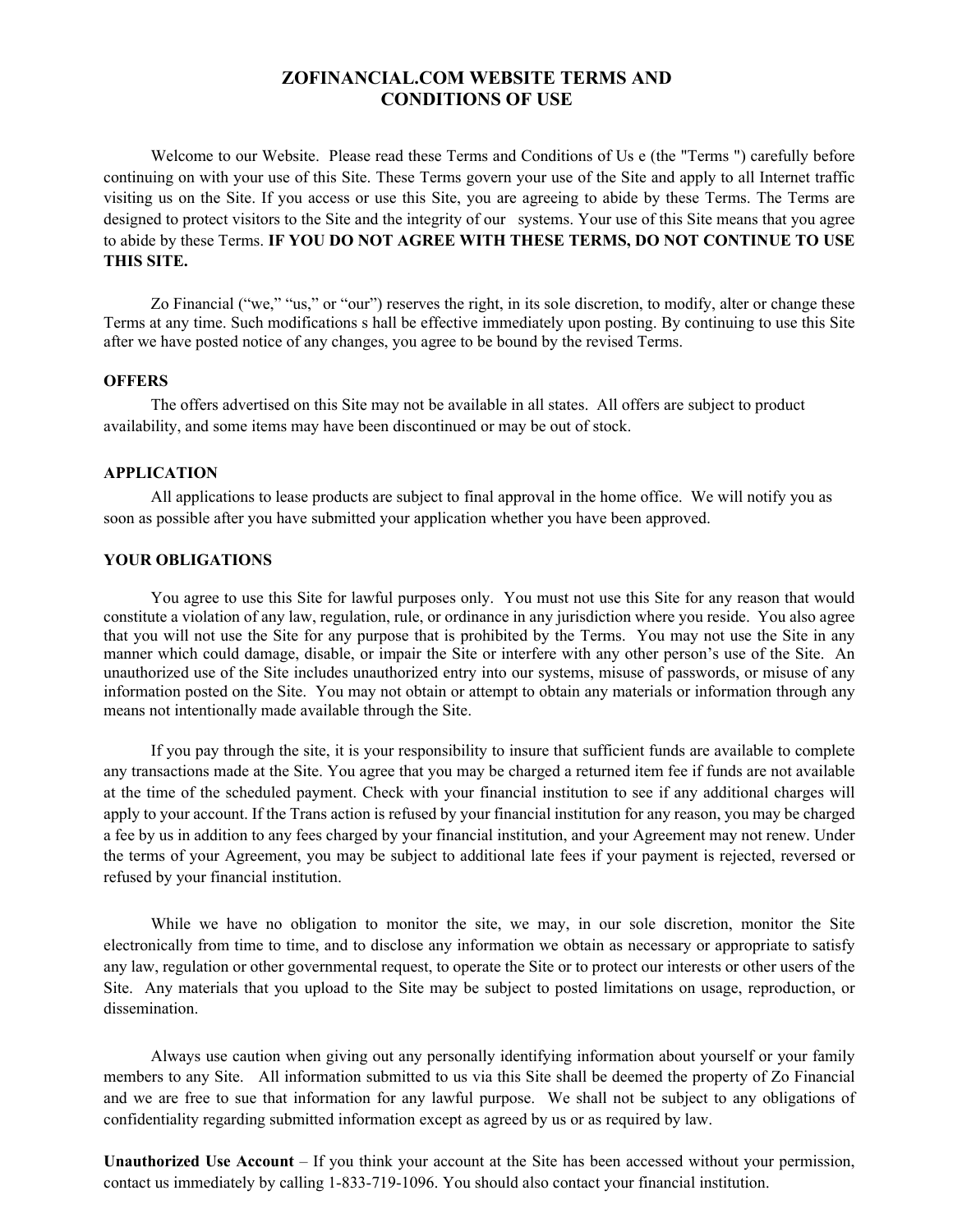### **LIMITATION OF LIABILITY:**

The information, software, products, and services included in or available through the Site may include technical inaccuracies or typographical errors. Changes are periodically made to the information on the Site. We may make improvements and changes to the Site at any time. Advice received via the Site should not be relied upon for personal, medical, legal, or financial decisions. You should consult an appropriate professional for specific advice tailored to your situation.

To the maximum extent permitted by all applicable laws, we shall not be liable for any direct, indirect, punitive, incidental, special, or consequential damages, or any damages whatsoever, inducing without limitation damages for loss of use, data, or profits arising out of or in any way connected with your use of or the performance of the Site, with the delay or inability to use the Site or any related services. The provision of or failure to provide services, or for any information, software, products, services and related graphics obtained through the Site, or otherwise arising out of the use of the Site, whether based on contract, tort, negligence, strict liability or otherwise, even if we have been advised of the possibility of damages. Since some states do not allow the exclusion of limitation of liability for consequential or incidental damages, the above limitation may not apply to you. If you are dissatisfied with any portion of the Site of the Terms, your sole and exclusive remedy is to discontinue using the Ste.

## **DISCLAIMER OF WARRANTIES:**

**ALL CONTENT ON THIS SITE IS PROVIDED "AS IS" AND WITHOUT WARRANTIES OF ANY KIND EITHER EXPRESS OR IMPLIED. OTHER THAN THOSE WARRANTIES WHICH, UNDER THE U.S. LAWS APPLICABLE TO THESE TERMS, ARE IMPLIED BY LAW AND ARE INCAPABLE OF EXCLUSION, RESTRICTION, OR MODIFICATION, WE DISCLAIM ANY AND ALL WARRANTIES, EXPRESS OR IMPLIED, INCLUDING, BUT NOT LIMITED TO, IMPLIED WARRANTIES OF MERCHANTABILITY AND FITNESS FOR A PARTICULAR PURPOSE. NEITHER WE, NOR THE PROVIDERS, NOR ANY PERSON INVOLVED IN THE CREATION, PRODUCTION, AND DISTRIBUTION OF THIS SITE WARRANT THAT THE FUNCTIONS CONTAINED IN THIS SITE WILL BE UNINTERRUPTED OR ERROR-FREE, THAT DEFECTS WILL BE CORRECTED, OR THAT THE SERVER THAT MAKES THE CONTENT AVAILABLE WILL BE FREE OF VIRUSES OR OTHER HARMFUL COMPONENTS. THE CONTENT THAT YOU ACCESS ON THIS SITE IS PROVIDED SOLELY FOR YOUR CONVENIENCE AND INFORMATION ONLY. WE DO NOT WARRANT OR MAKE ANY REPRESENTATIONS REGARDING THE RESULTS THAT MAY BE OBTAINED FROM THE USE OF THIS SITE, OR AS TO THE RELIABILITY, ACCURACY OR CURRENCY OF ANY INFORMATION CONTENT, SERVICE AND/OR MERCHANDISE ACQUIRED PURSUANT TO YOUR USE OF THIS SITE.**

**YOU EXPRESSLY AGREE THAT USE OF THIS SITE IS AT YOUR SOLE RISK. YOU (AND NOT US) ASSUME THE ENTIRE COST OF ALL NECESSARY SERVICING, REPAIR OR CORRECTION OF YOUR SYSTEM. YOU EXPRESSLY AGREE THAT NEITHER WE NOR ANY OF OUR RESPECTIVE EMPLOYEES, OR AGENTS, NOR ANY PERSON OR ENTITY INVOLVED IN THE CREATION, PRODUCTION AND DISTRIBUTION OF THIS SITE, IS RESPONSIBLE OR LIABLE TO ANY PERSON OR ENTITY WHATSOEVER FOR ANY LOSS, DAMAGE (WHETHER ACTUAL, CONSEQUENTIAL, PUNITIVE OR OTHERWISE), INJURY, CLAIM, LIABILITY OR OTHER CAUSE OF ANY KIND OR CHARACTER WHATSOEVER BASED UPON OR RESULTING FROM THE USE OR ATTEMPTED USE OF THIS SITE OR ANY OTHER LINKED SITE. BY WAY OF EXAMPLE, AND WITHOUT LIMITING THE GENERALITY OF THE FOREGOING, WE AND RELATED PERSONS AND ENTITIES SHALL NOT BE RESPONSIBLE OR LIABLE FOR ANY CLAIM OR DAMAGE ARISING FROM FAILURE OF PERFORMANCE, ERROR, OMISSION, INTERRUPTION, DELETION, DEFECT, DELAY IN OPERATION, COMPUTER VIRUS, THEFT, DESTRUCTION, UNAUTHORIZED ACCESS TO OR ALTERATION OF PERSONAL RECORDS, OR THE RELIANCE UPON OR USE OF DATA, INFORMATION, OPINIONS OR OTHER MATERIALS APPEARING ON THIS SITE. YOU EXPRESSLY ACKNOWLEDGE AND AGREE THAT WE ARE NOT LIABLE OR RESPONSIBLE FOR**